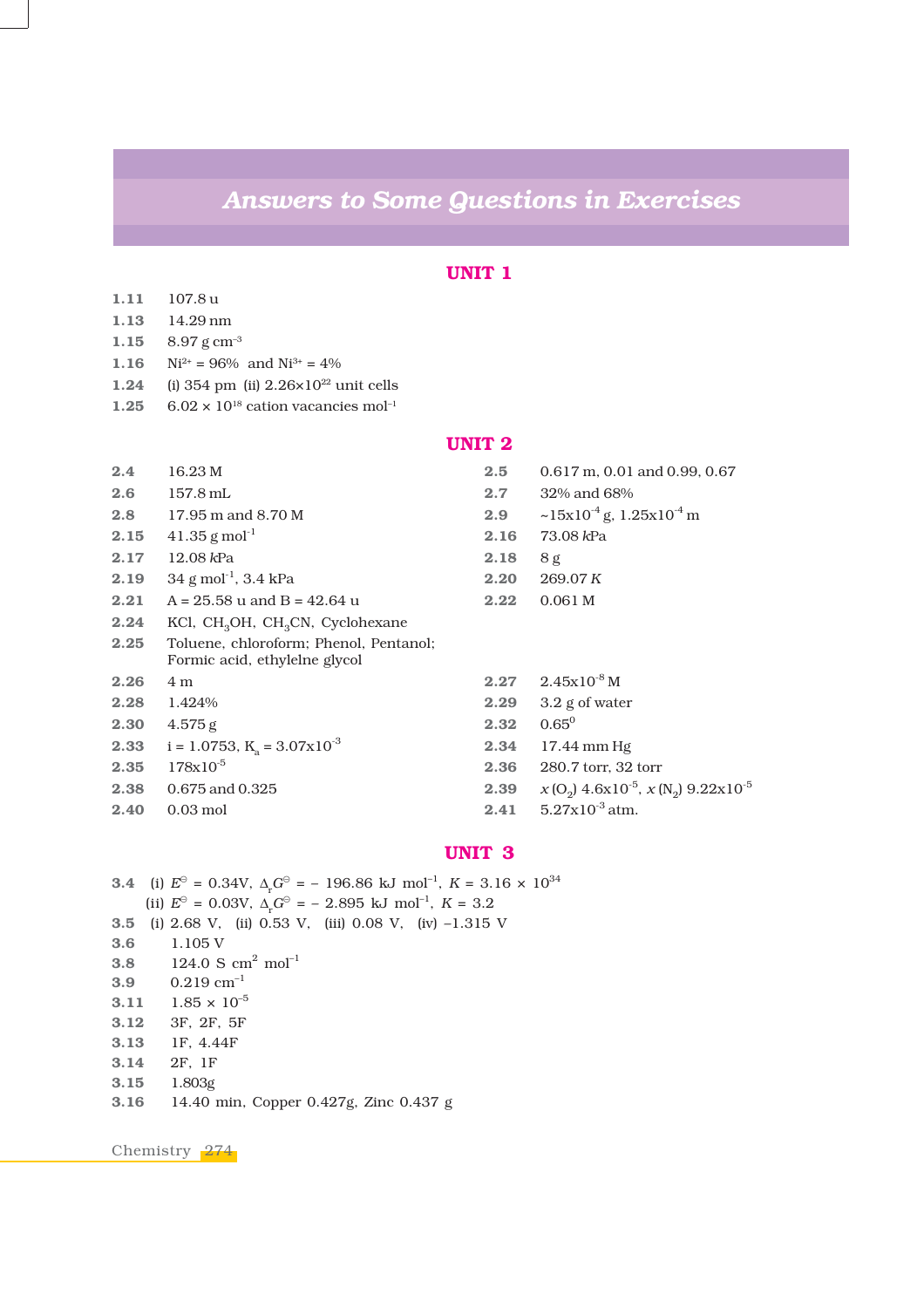## **UNIT 4**

```
4.2 (i) 8.0 \times 10^{-9} mol<sup>-2</sup> L<sup>2</sup> s<sup>-1</sup>; 3.89 \times 10^{-9} mol<sup>-2</sup> L<sup>2</sup> s<sup>-1</sup>
4.4 bar^{-1/2}s^{-1}4.6 (i) 4 times (ii) ¼ times
4.8 (i) 4.67 \times 10^{-3} mol L^{-1}s<sup>-1</sup> (ii) 1.92 \times 10^{-2} s<sup>-1</sup>
4.9 (i) rate = k[A][B]^2 (ii) 9 times
4.10 Orders with respect to A is 1.5 and order with respect to B is zero.
4.11 rate law = k[A][B]^2; rate constant = 6.0 M^{-2}min^{-1}4.13 (i) 3.47 x 10–3 seconds (ii) 0.35 minutes (iii) 0.173 years
4.14 1845 years 4.16 4.6 × 10–2 s
4.17 0.7842 μg and 0.227 μg. 4.19 77.7 minutes
4.20 2.20 \times 10<sup>-3</sup> s<sup>-1</sup> 4.21 2.23 \times 10<sup>-3</sup> s<sup>-1</sup>, 7.8 \times 10<sup>-4</sup> atm s<sup>-1</sup>
4.23 3.9 \times 10^{12} \text{ s}^{-1} 4.24 0.135 M
4.25 0.157 M 4.26 232.79 kJ mol–1
4.27 239.339 kJ mol–1 4.28 14°C
4.29 E<sub>2</sub> = 479.77 kJ mol<sup>-1</sup>, k = 5.70 \times 10^{-70} s<sup>-1</sup>
4.30 52.8 kJ mol–1
```
## **UNIT 6**

- **6.1** Zinc is highly reactive metal, it may not be possible to replace it from a solution of ZnSO<sub>4</sub> so easily.
- **6.2** It prevents one of the components from forming the froth by complexation.
- **6.3** The Gibbs energies of formation of most sulphides are greater than that for CS<sub>2</sub>. In fact, CS<sub>2</sub> is an endothermic compound. Hence it is common practice to roast sulphide ores to corresponding oxides prior to reduction.
- **6.5** CO
- **6.6** Selenium, tellurium, silver, gold are the metals present in anode mud. This is because these are less reactive than copper.
- **6.9** Silica removes Fe<sub>0</sub>O<sub>2</sub> remaining in the matte by forming silicate, FeSiO<sub>3</sub>.
- **6.15** Cast iron is made from pig iron by melting pig iron with scrap iron and coke. It has slightly lower carbon content (» 3%) than pig iron (» 4% C)
- **6.17** To remove basic impurities, like Fe<sub>2</sub>O<sub>3</sub>
- **6.18** To lower the melting point of the mixture.
- **6.20** The reduction may require very high temperature if CO is used as a reducing agent in this case.

6.21 Yes, 
$$
2\text{Al} + \frac{3}{2}\text{O}_2 \rightarrow \text{Al}_2\text{O}_3
$$
  $\Delta_r\text{G}^{\ominus} = -827 \text{ kJ mol}^{-1}$   
 $2\text{Al} + \frac{3}{2}\text{O}_2 \rightarrow \text{Al}_2\text{O}_3$   $\Delta_r\text{G}^{\ominus} = -827 \text{ kJ mol}^{-1}$ 

Hence 
$$
Cr_2O_3 + 2Al \rightarrow Al_2O_3 + 2Cr
$$
  $-827 - (-540) = -287 \text{ kJ} \text{ mol}^{-1}$ 

- **6.22** Carbon is better reducing agent.
- **6.25** Graphite rods act as anode and get burnt away as CO and CO<sub>2</sub> during the process of electrolysis.
- **6.28** Above 1600K Al can reduce MgO.

275 Answers...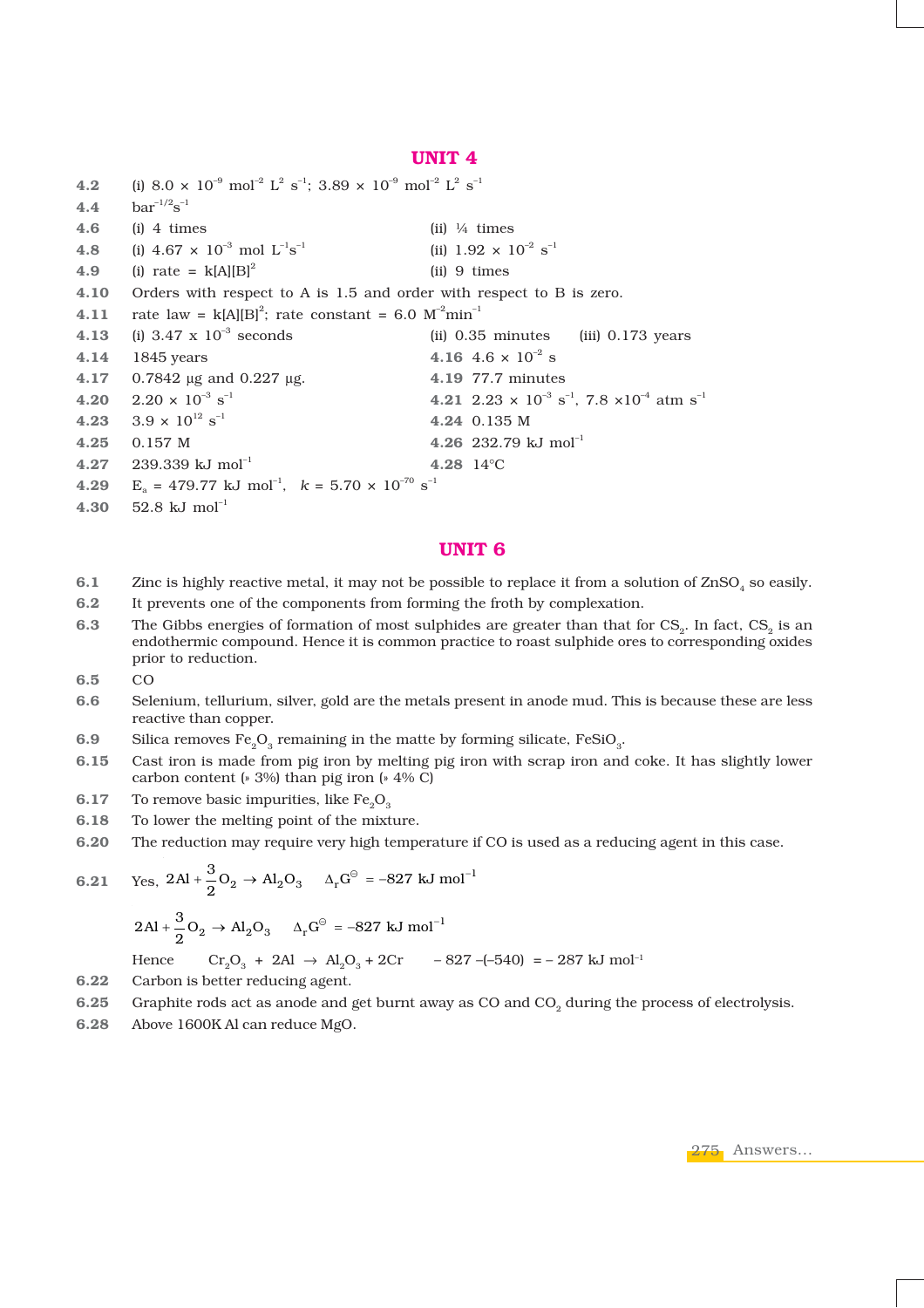## **UNIT 7**

| 7.10 |                                                                                                                                                          | Because of inability of nitrogen to expand its covalency beyond 4.                |      |      |       |      |      |      |     |      |  |  |
|------|----------------------------------------------------------------------------------------------------------------------------------------------------------|-----------------------------------------------------------------------------------|------|------|-------|------|------|------|-----|------|--|--|
| 7.20 | Freons                                                                                                                                                   |                                                                                   |      |      |       |      |      |      |     |      |  |  |
| 7.22 | It dissolves in rain water and produces acid rain.                                                                                                       |                                                                                   |      |      |       |      |      |      |     |      |  |  |
| 7.23 | Due to strong tendency to accept electrons, halogens act as strong oxidising agent.                                                                      |                                                                                   |      |      |       |      |      |      |     |      |  |  |
| 7.24 | Due to high electronegativity and small size, it cannot act as central atom in higher oxoacids.                                                          |                                                                                   |      |      |       |      |      |      |     |      |  |  |
| 7.25 | Oxygen has smaller size than chlorine. Smaller size favours hydrogen bonding.                                                                            |                                                                                   |      |      |       |      |      |      |     |      |  |  |
| 7.30 | Synthesis of O <sub>2</sub> PtF <sub>6</sub> inspired Bartlett to prepare XePtF <sub>6</sub> as Xe and oxygen have nearly same ionisation<br>enthalpies. |                                                                                   |      |      |       |      |      |      |     |      |  |  |
| 7.31 | (i)                                                                                                                                                      | $+3$                                                                              | (ii) | $+3$ | (iii) | $-3$ | (iv) | $+5$ | (v) | $+5$ |  |  |
| 7.34 | CIF, Yes.                                                                                                                                                |                                                                                   |      |      |       |      |      |      |     |      |  |  |
| 7.36 |                                                                                                                                                          | (i) $I_2 < F_2 < Br_2 < Cl_2$                                                     |      |      |       |      |      |      |     |      |  |  |
|      |                                                                                                                                                          | (ii) HF < HCl < HBr < HI                                                          |      |      |       |      |      |      |     |      |  |  |
|      |                                                                                                                                                          | (iii) $\text{BiH}_3 \leq \text{SbH}_3 < \text{AsH}_3 < \text{PH}_3 < \text{NH}_3$ |      |      |       |      |      |      |     |      |  |  |
| 7.37 | (ii) $NeF_{2}$                                                                                                                                           |                                                                                   |      |      |       |      |      |      |     |      |  |  |
| 7.38 | (i) $XeF_4$                                                                                                                                              |                                                                                   |      |      |       |      |      |      |     |      |  |  |
|      | (ii) $XeF_2$                                                                                                                                             |                                                                                   |      |      |       |      |      |      |     |      |  |  |
|      | (iii) $XeO_3$                                                                                                                                            |                                                                                   |      |      |       |      |      |      |     |      |  |  |
|      |                                                                                                                                                          |                                                                                   |      |      |       |      |      |      |     |      |  |  |

# **UNIT 8**

- **8.2** It is because  $Mn^{2+}$  has  $3d^5$  configuration which has extra stability.
- **8.5** Stable oxidation states. 3*d*3 (Vanadium): (+2), +3, +4, and +5 3*d*5 (Chromium): +3, +4, +6 3*d*5 (Manganese): +2, +4, +6, +7  $3d^8$  (Cobalt):  $+2$ ,  $+3$  (in complexes)  $3d<sup>4</sup>$  There is no  $d<sup>4</sup>$  configuration in the ground state.
- **8.6** Vanadate  $VO_3^-$ , chromate  $CrO_4^{2-}$ , permanganate  $MnO_4^-$

**8.10** +3 is the common oxidation state of the lanthanoids

In addition to +3, oxidation states +2 and +4 are also exhibited by some of the lanthanoids.

- **8.13** In transition elements the oxidation states vary from +1 to any highest oxidation state by one For example, for manganese it may vary as +2, +3, +4, +5, +6, +7. In the nontransition elements the variation is selective, always differing by 2, e.g. +2, +4, or +3, +5 or +4, +6 etc.
- 8.18 Except Sc<sup>3+</sup>, all others will be coloured in aqueous solution because of incompletely filled 3*d*-orbitals, will give rise to *d*-*d* transitions.
- **8.21** (i) Cr<sup>2+</sup> is reducing as it involves change from  $d^4$  to  $d^3$ , the latter is more stable configuration  $(t_{2g}^3)$  Mn(III) to Mn(II) is from  $3d^4$  to  $3d^5$  again  $3d^5$  is an extra stable configuration.
	-
	- (ii) Due to CFSE, which more than compensates the  $3<sup>rd</sup>$  IE.
	- (iii) The hydration or lattice energy more than compensates the ionisation enthalpy involved in removing electron from *d*1.
- **8.23** Copper, because with +1 oxidation state an extra stable configuration, 3*d*10 results.
- **8.24** Unpaired electrons  $Mn^{3+} = 4$ ,  $Cr^{3+} = 3$ ,  $V^{3+} = 2$ ,  $Ti^{3+} = 1$ . Most stable  $Cr^{3+}$
- **8.28** Second part 59, 95, 102.
- **8.30** Lawrencium, 103, +3

Chemistry 276